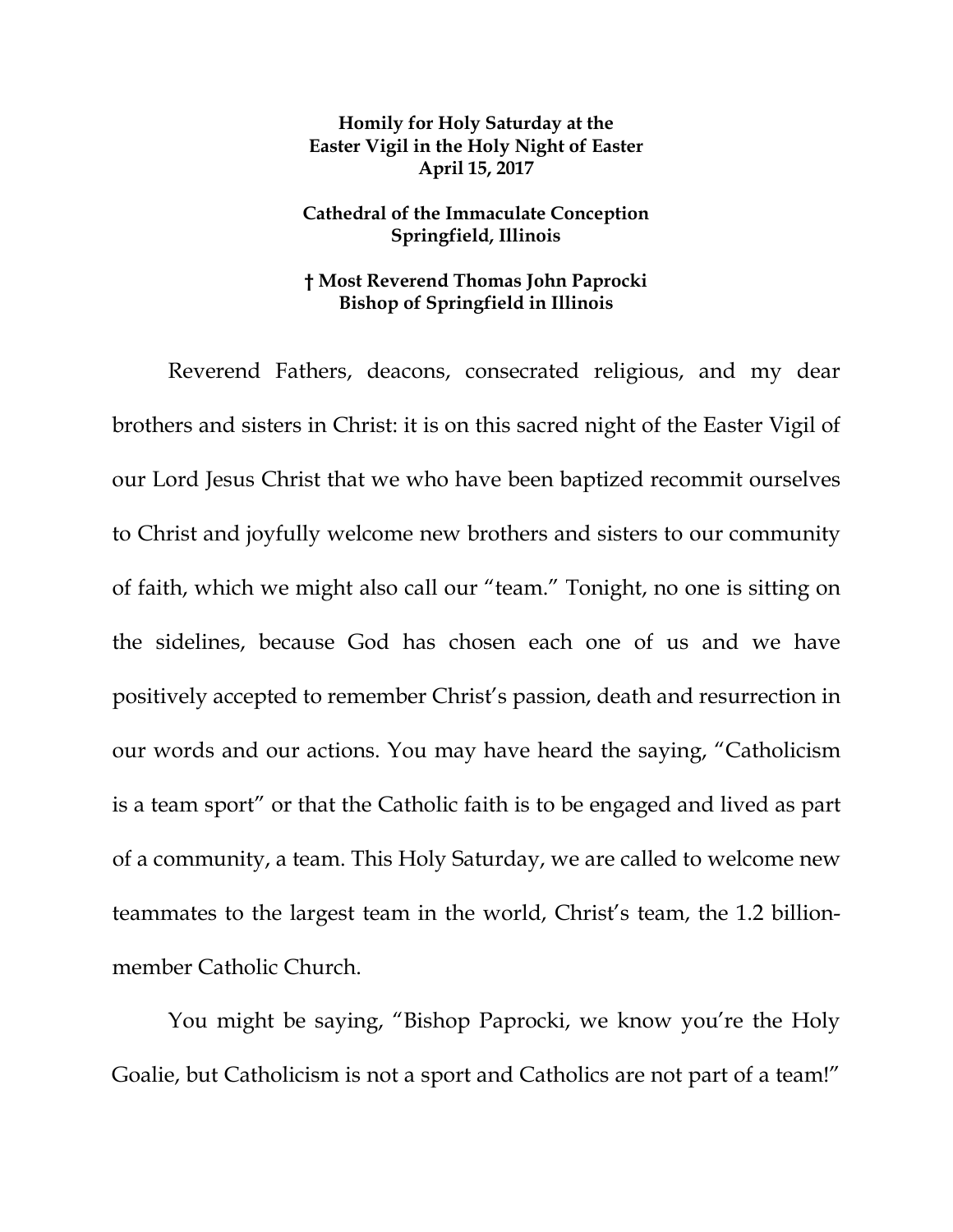While I am not equating my Master's Hockey team with the Catholic Church, I am saying that Christianity is not a mere personal philosophy for isolated individuals, but the Catholic Church is a community of people chosen by God and united as brothers as sisters in the Body of Christ. As such, God has hand-picked each one of us to join His team, to join His Church, and you have freely accepted His invitation. So teammates, reflecting on the Scripture readings that we have just heard, I invite you to join me in a run through Salvation history in my homily tonight, a journey that will weave us through the story of creation, up the hills of Moriah, through the streets of Jerusalem and all the way to Lawrence Avenue and Sixth Street. I promise, this journey will not take as long as running a marathon!

In the beginning, "God created man in his image, in the image of God he created him, male and female he created them." In today's first reading we encounter this visual reality that God has made man and woman in his own image, after his likeness. God has crafted each of you and given you everything that you need to be an active member of his team. After God creates many of the creatures in His world, He then says four simple words, "be fertile and multiply." One of the important aspects of God's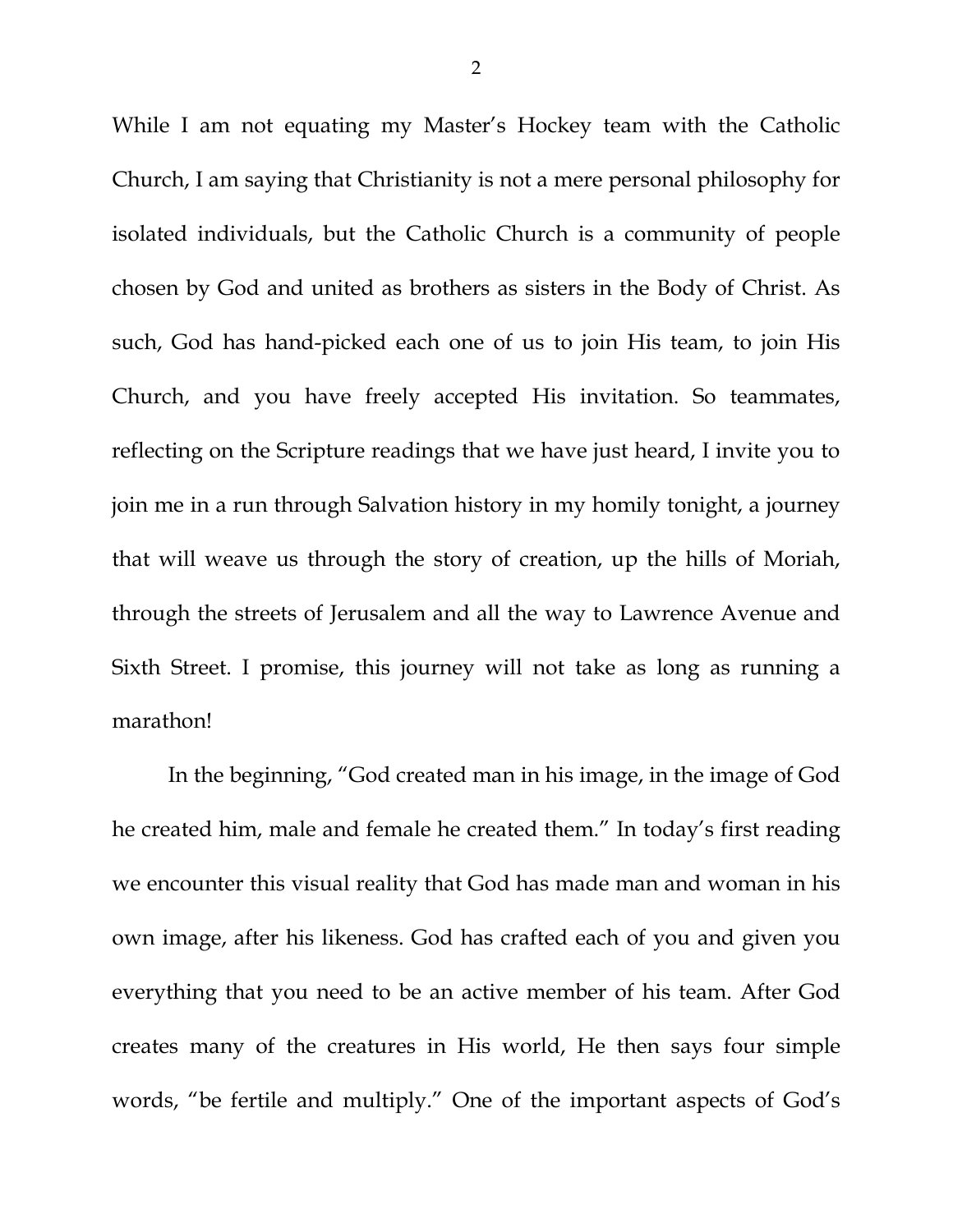team is the reality that Catholicism should be shared and multiplied through evangelization. Our society wants us to keep our faith to ourselves. Our secular culture discourages Christians engaged in the work force from telling anyone that they are members of the Church. This reading challenges us to tell the world that we are members of this team, to recruit new teammates in order for Christ's Church to grow.

As a goalie, I am constantly being put to the test by my opponents, seeing if they can shoot the puck past my leg pads, stick or gloves. In our second reading from the Book of Genesis, God puts Abraham to the test. God blessed Abraham, stating, "I will bless you abundantly and make your descendants as countless as the stars in the sky." Before this blessing, God asks Abraham to take his only Son, Isaac, to a mountain in the land of Moriah. Imagine for a moment, Abraham and Isaac hiking up the rocky terrain of Moriah, possibly with wind in their face, exhausted, and while climbing, God commands Abraham to sacrifice his only son. Knife in hand, Abraham goes to do as God desired and suddenly an angel appears saying, "I know how devoted you are to God, since you did not withhold from me your only beloved son."

3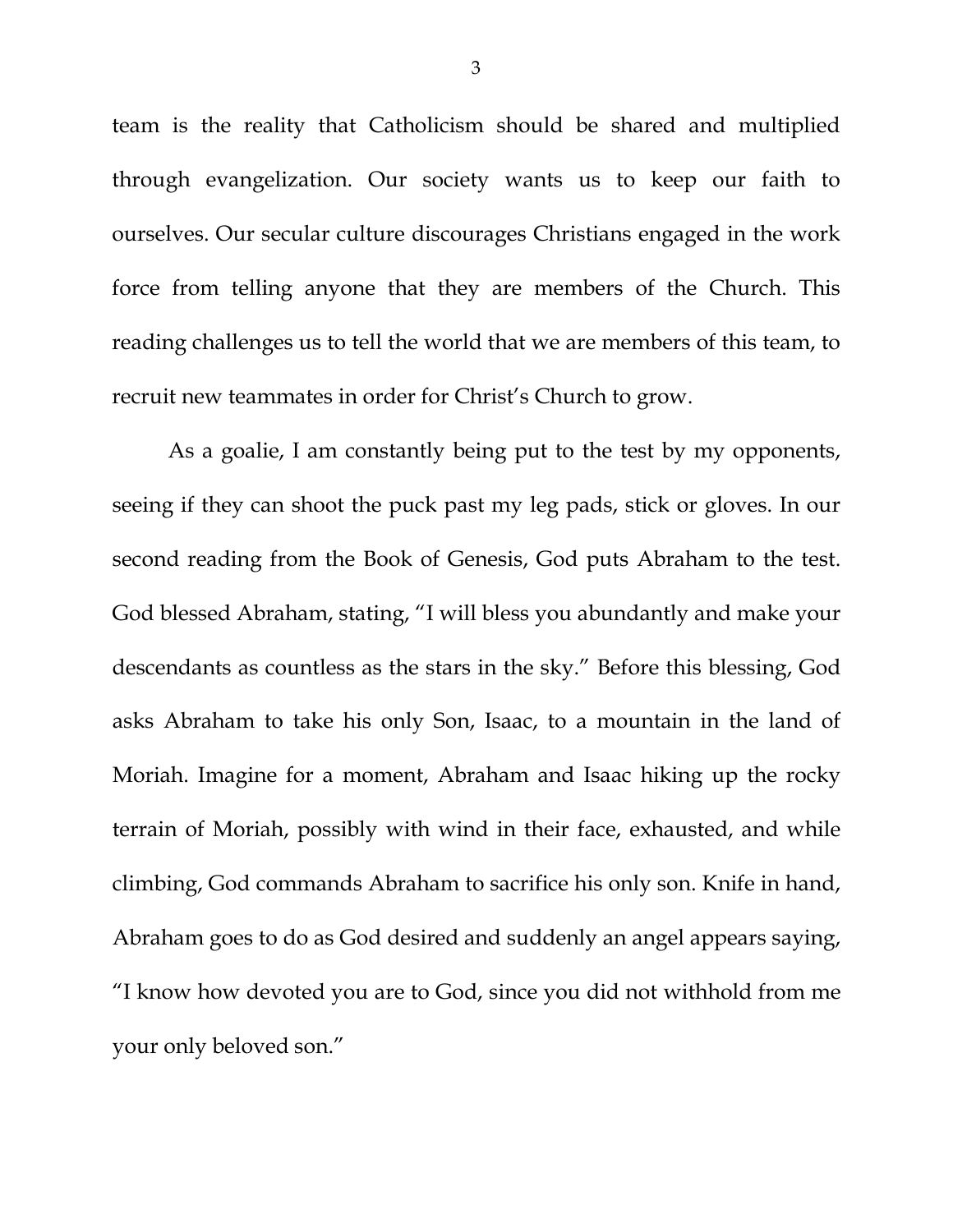Being a member of a team is often challenging and being a member of God's team in today's society is often very difficult. We may get pucks to our face masks in the form of being assigned to work with co-workers who are often negative, we are called to stand up for those who do not have a voice, we are sent to a foreign city without family or friends or we are even ridiculed for teaming up with Christ. On God's team we will be tested, but despite these challenges, we see in Abraham's story the importance of remaining loyal to God's team.

Your presence here tonight says to the Body of Christ that you have decided to remain as part of Christ's team. In this *quid-pro-quo* society, we naturally look to find the benefit of every action. We join gyms and get discounts, free personal training sessions and even free t-shirts. Today's Epistle points us to the reality of what happens when we fully commit our lives to follow the Life of Christ. The Epistle tells us, "just as Christ was raised from the dead by the glory of the Father, we too might live in newness of life." Because of Christ's Resurrection, members of His team will have the ability to share in the newness of Christ's life through the Resurrection. Remaining loyal to Christ's team is not easy because we can be sidelined by the dynamic of sin. The Epistle addresses this reality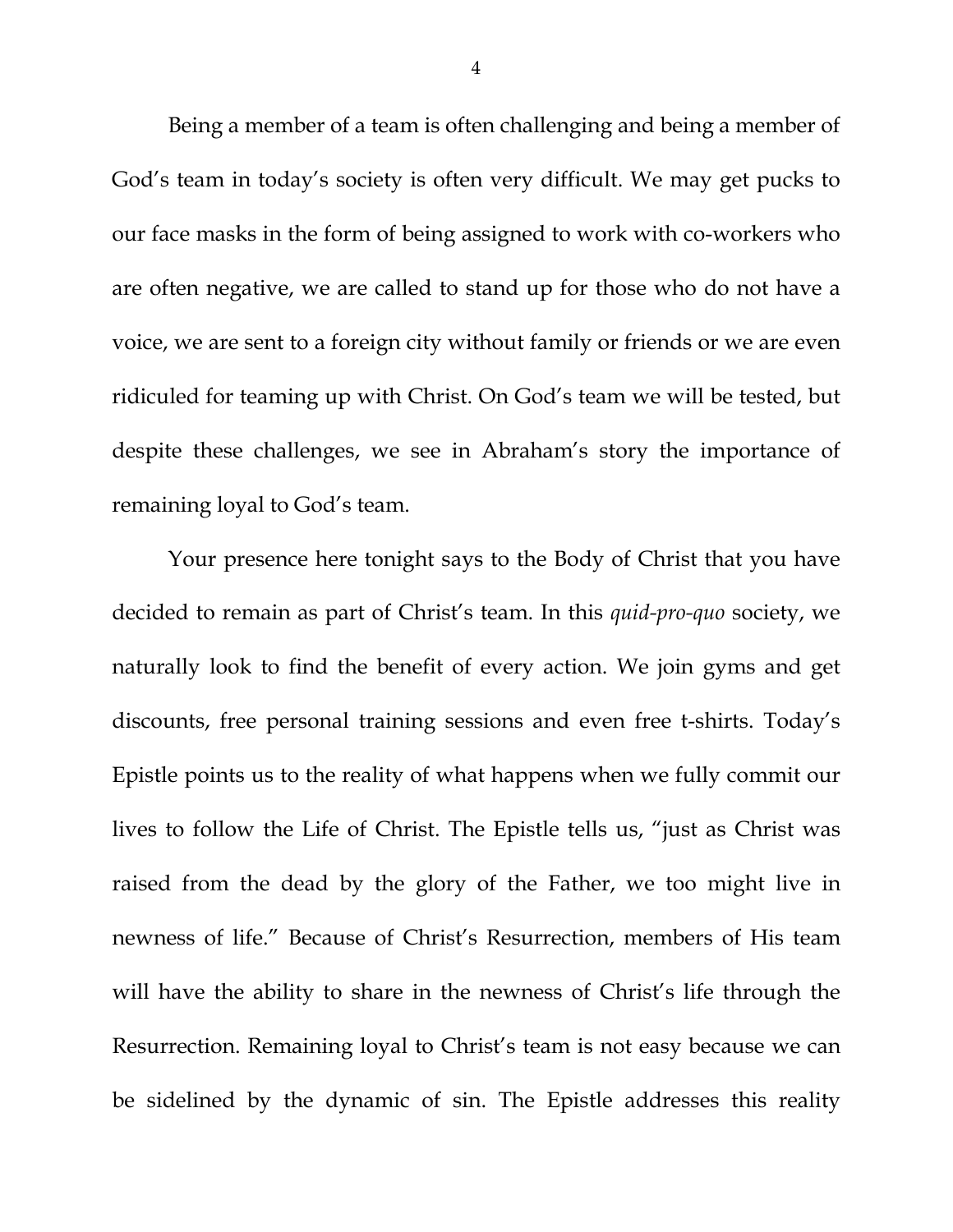stating, "We know that our old self was crucified with Him, so that our sinful body might be done away with, that we might no longer be in slavery to sin." Christ's Resurrection frees us from being slaves to sin, but we can sometimes place ourselves on the disabled list through choosing sin and not seeking God's mercy in the Sacrament of Reconciliation. Therefore, the Epistle is challenging us with a choice to choose Christ over sin, or as the text states, "you too must think of yourselves as being dead to sin and living for God in Christ Jesus."

Lastly, our run through today's readings takes us to the streets of Jerusalem on Easter morning. Two disciples are walking to the tomb and all of a sudden, in what must have seemed like an explosion, "boom goes the dynamite!" The Gospel says that there was a "great earthquake." An angel descended from heaven, rolled back the stone of Christ's tomb and sat upon it. The once mighty Roman guards were shaken with fear and suddenly they "became like dead men." The angel of the Lord addressed the two disciples and through the Gospel addresses us here today with the words, "Do not be afraid!" The angel invites them into the tomb and sends them forth to spread the Good News that Jesus was raised from the dead. These members of Christ's team were sent by the angel and charged with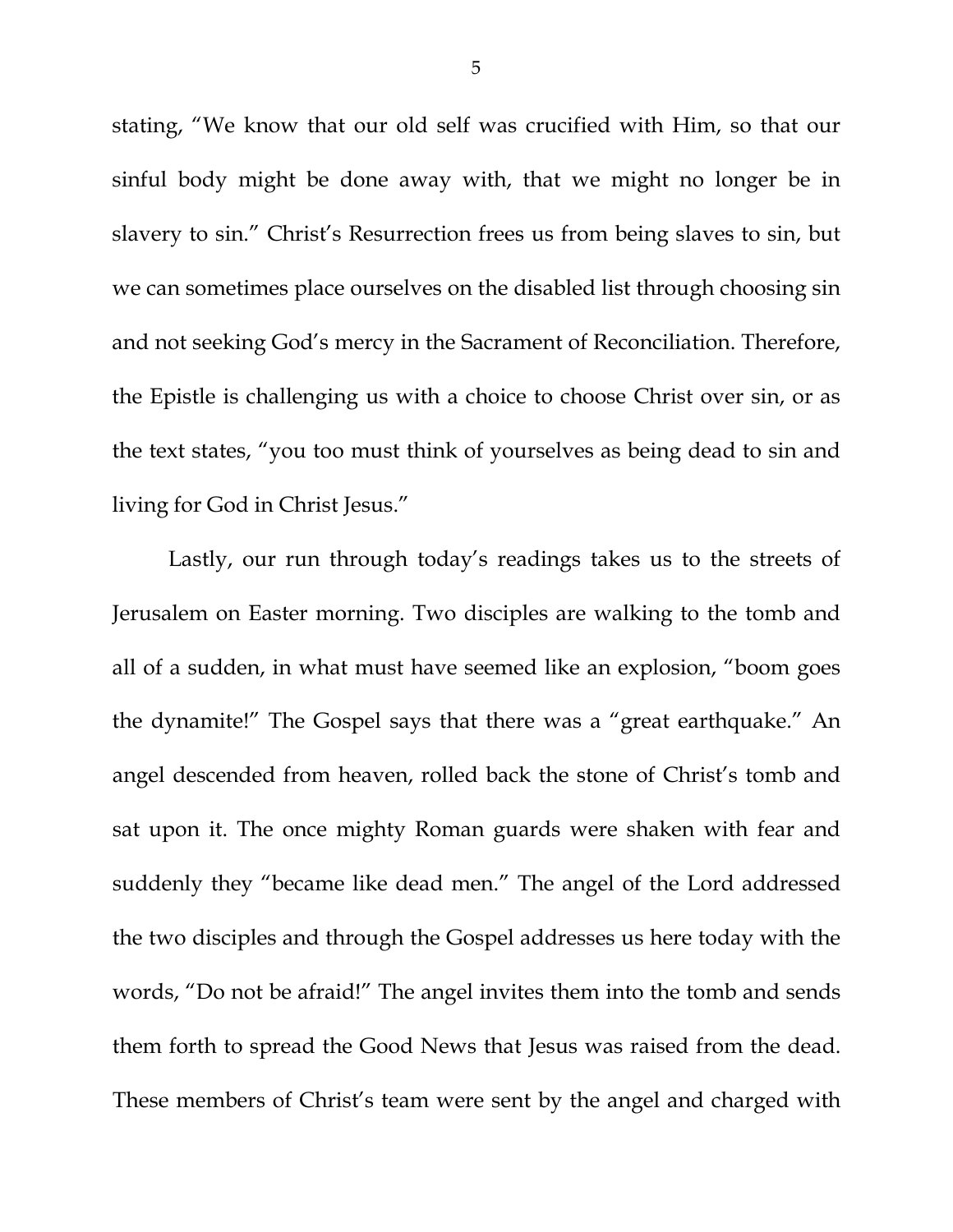the words "Do not be afraid!" Along the road they encounter the Risen Christ who says to them, "Do not be afraid." Fast-forward to October 22, 1978 and during the inaugural homily of his pontificate, Saint John Paul II proclaimed to the millions watching his words, "brothers and sisters, do not be afraid to welcome Christ and accept his power. Do not be afraid. Open wide the doors for Christ."

Brothers and sisters in Christ, our journey through these readings leads us to four powerful words of the Risen Christ: "do not be afraid." As members of Christ's team, we will be given a life of true joy, but we will also have crosses to carry; still, we are told, "do not be afraid." On Christ's team we may be ridiculed by coworkers, laughed at by neighbors or even shunned by some family members; still, we are told, "do not be afraid." Tonight, the Lord reminds us to rededicate ourselves to His team, to focus our eyes and hearts on following Christ, all the while remembering, "do not be afraid."

The great earthquake of Christ's resurrection should shake us to the core, jolting us out of our sinful past to turn forever to the Risen Lord. Hearing the biblical accounts in our run through salvation history and opening our hearts to belief in the resurrection, we gather now at the

6